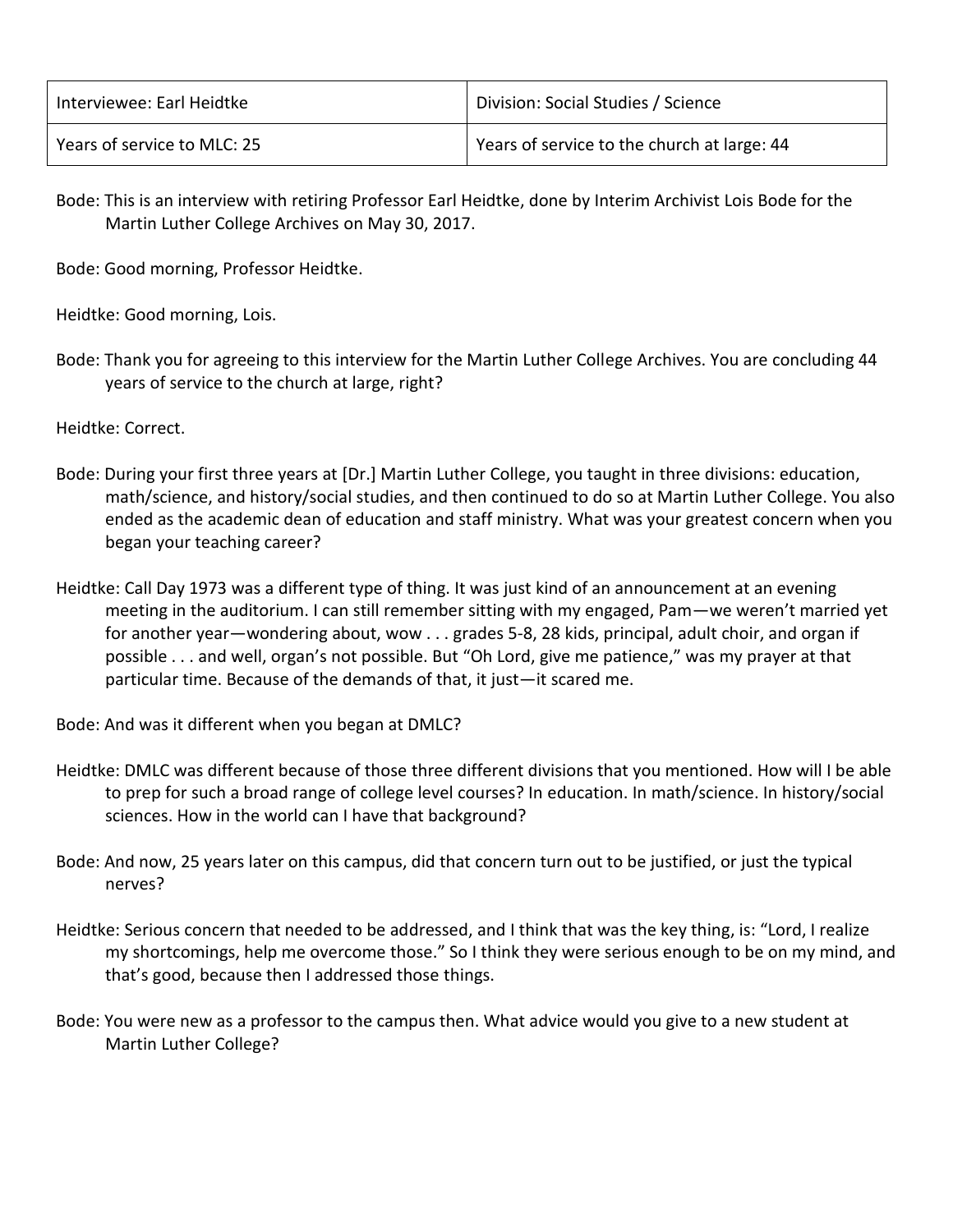- Heidtke: The campus of ministry at Martin Luther College is an amazing thing. When we call ourselves the College of Ministry for the synod, that's a fascinating thing. And how we develop that servant's heart in our graduates is still an amazing thing, because you don't put that in any course, but you pick it up from those that are around you—from the classrooms, from the pastors and teachers that serve to instruct you. That's just a fascinating thing to be part of and I would encourage new students, as they are coming in, to just jump right in and get fully involved, because you're on for a fantastic ride. We'll get you ready to become a beginning teacher or a beginning pastor, and that growth pattern needs to continue throughout your ministry.
- Bode: Wonderful advice. Ok, let's have you reveal what was your favorite or/and your least favorite course to teach, and then tell us why.
- Heidtke: I have many that I really loved teaching. Intro to Ed was a fun one, because I'd take freshmen into exploring what the teaching career could be like for them, and I can still remember being very excited about that. Using John Isch's book, "Train Up a Child"—we could use that as a course; it was a 2-credit freshman course, Intro to Ed—and just to talk about philosophy of education. To give them case studies from my own personal history and say, "Okay, what would you do/what should you do in a case like that?" That was a fascinating one. As I continued to get my master's degree in geography, it was always the courses that I loved—to help college students see that current events have meaning. To see what's going on in issues around the world, to help them explain even weather phenomenon. It just was a fascinating time for me. The social studies courses, too, were fascinating ones to teach. American Government—can you imagine, in an election year, what fun that would be? It was just all exciting, exciting times.

Bode: Those are a lot of courses. What do you think students will remember most about you or the courses?

- Heidtke: I hope they caught my love of teaching. I hope that they were inspired to continue on their road to become teachers, to become good teachers, and to be involved fully in all of those different aspects. That's one thing I hoped that every student walked out from my classroom with, is a goal of continuing on to serve the Lord, because of how invigorating it is and how exciting it can be.
- Bode: Let's get a little more specific. Could you describe an activity which invariably produced enthusiastic student involvement?
- Heidtke: Probably that every student who has taken one of my courses say it's just a whirlwind. It's so fast and what's going on is there. I don't lecture. I try to get student involvement in activities, in short video clips, in clicker systems (which I'll probably be going down for as they remember, "Oh, yeah, that's that one that we used the clickers for") The PRS, the Personal Response System. Trying to get everybody involved: small group discussion, large group discussion. And, of course, no class with Heidtke is ever official unless it has a PowerPoint, because I want to have visual images there. How can you study geography without the images of pictures and video to help them with understanding this?

Bode: If you were to pick three words that describe you, what would they be?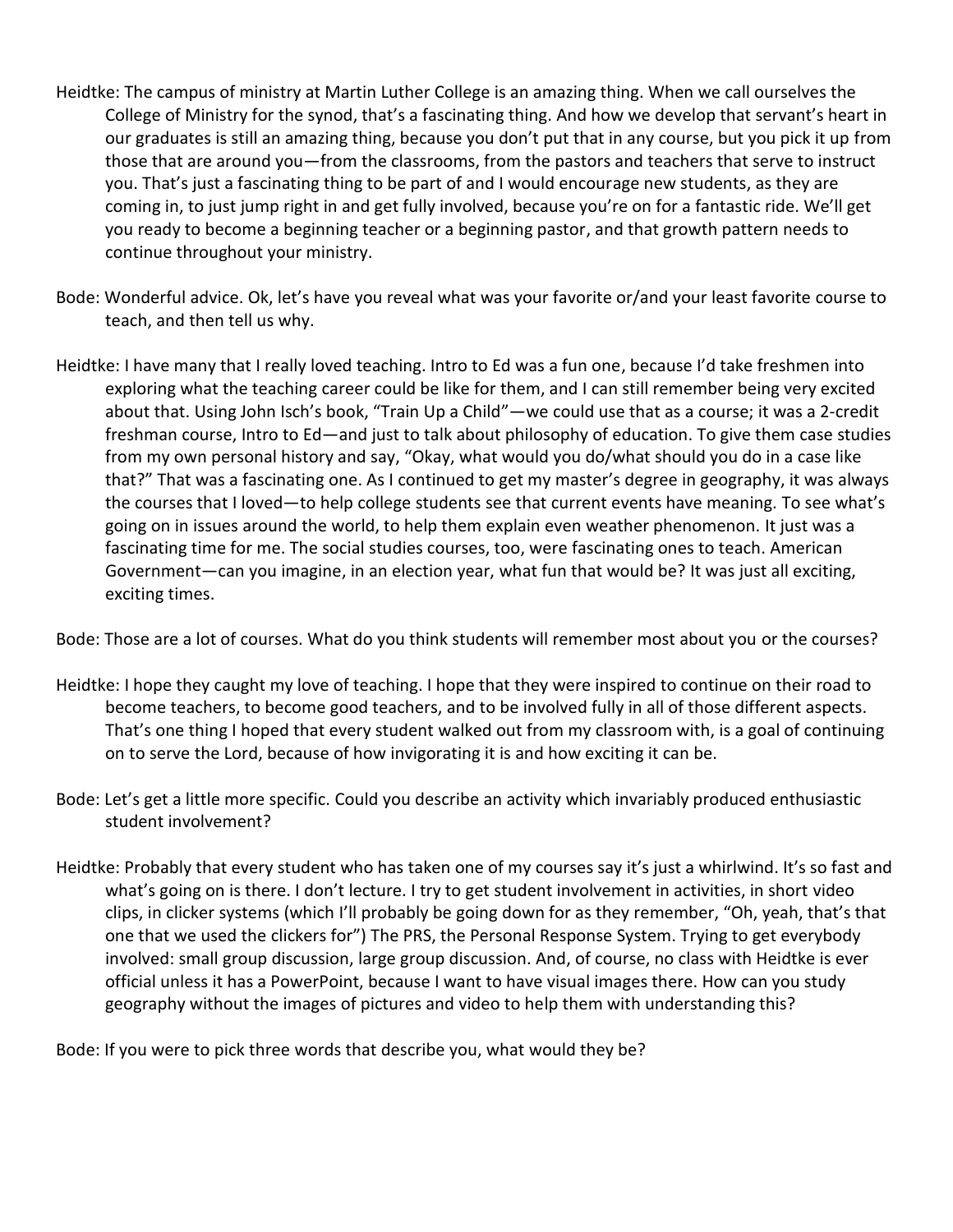- Heidtke: That was an interesting question when you gave me these to review ahead of time. Just what is it to do it in just three words? I came up with servant, because I want every graduate from here to have a servant's heart, and I'm hoping that they could see Earl will do whatever he can to help this college. I hope they see me as a teacher, as an educator . . . and then I hope they recognize that I was a caring individual that they could come to with any problem. If that's a social problem, if that's an emotional problem, if that's an academic problem, I hope that I could be seen as somebody that they could approach.
- Bode: What major changes have you seen during your career on this campus, and how would you evaluate them?
- Heidtke: I'm fascinated to think of how technology has changed this campus over 25 years. (Bode: It has!) How technology has influenced education. All the online learning that's going on now would just be a small outgrowth of that. But, the computers, and how that has all transpired. I jokingly think of how I went out and bought a security camera from a garage sale here in New Ulm and made a little slide so that I could take pictures of National Geographic magazines to put up onto a 28-inch TV that I rolled in on a cart, and played with VCR 7-second loops of pictures, to say, "Okay, we're going to study the Megalopolis. You need to see pictures of the Megalopolis." And so, that technology has evolved to just immense PowerPoints shown on 82-inch high-definition TVs. And that tremendous change that technology has made in the classroom and has had just a huge impact on student learning.
- Bode: Some favorite memories that you have from your teaching—or—you were a student here, were you not?
- Heidtke: I was a student here for three years. When I was a student, and then coming back for continuing ed, and doing all the different parts. The student . . . I always try to express this to the college graduates: you don't realize how powerful that is, to see freshmen walk onto our campus and walk off as colleagues. To see the maturation, to see the growth in college students through their three, four, five years here on campus . . . to see that. And then to work with such a dedicated faculty. The pleasures of working with dedicated servants who all have an immense pile of gifts that the Lord has blessed them with, and they're all here to serve. It's just a fascinating, fascinating time.
- Bode: As we understand that our Lord gives us gifts and he gives us blessings, and all of the things we accomplish are His accomplishments. But yet, we know they are there. So, perhaps you could tell me about some.
- Heidtke: Reflecting back, it's an amazing thing to think that 44 years I've been able to teach—to keep at the profession that I once, as a high school student, thought, "Yeah, it might be fun to be a teacher." I was always motivated by mission festivals when I was a kid. To be able to see that this farm kid from Wisconsin was able to go to the missions in China, to be part of the mission work in Russia, to have traveled to many, many continents and to see all these different things, and then to have served here for 25 years. It's just an amazing opportunity to be part of this campus of ministry. The Lord has been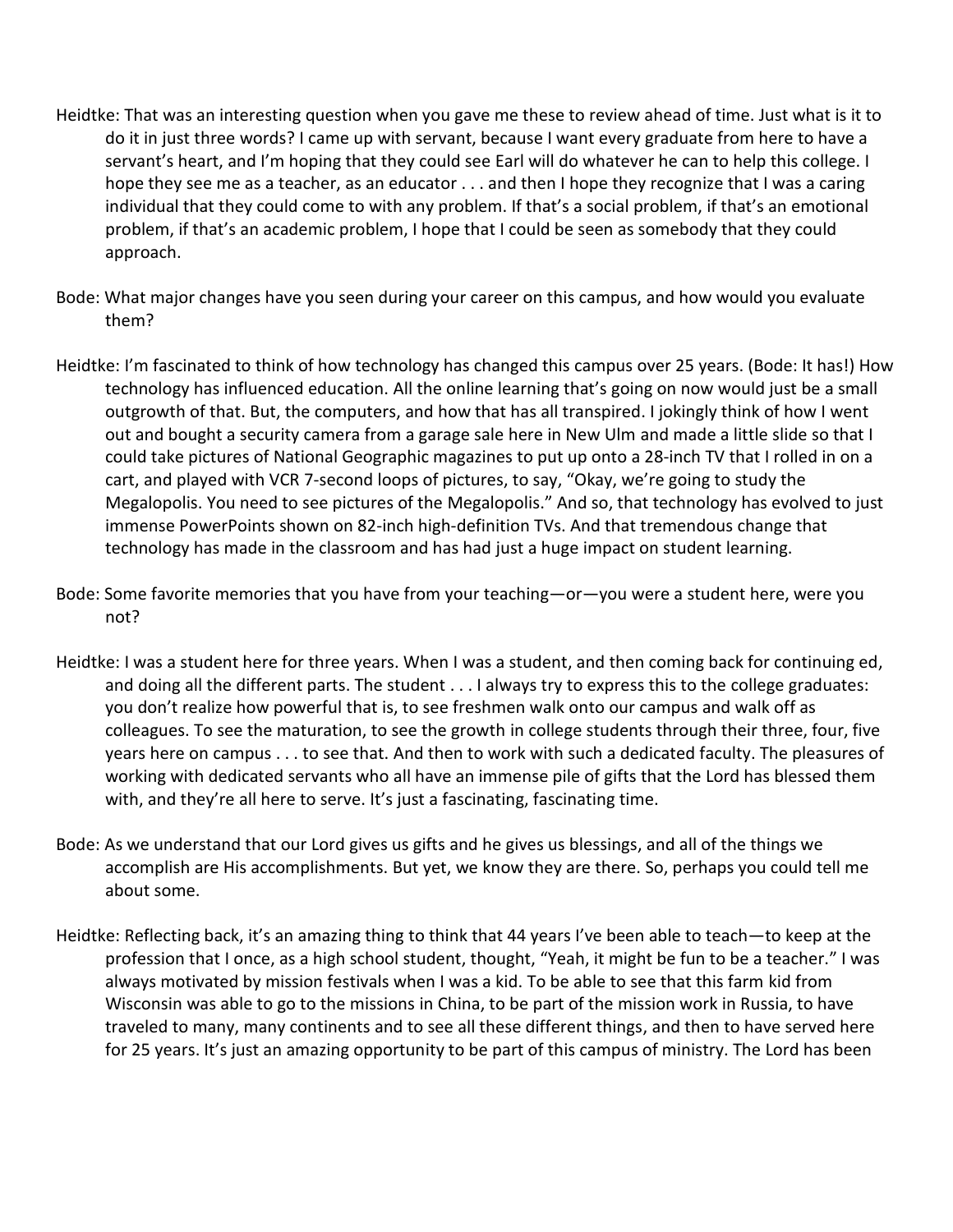good. When I closed my last faculty meeting, we closed with the Doxology, because that's what I wanted everyone to reflect on, is how good God is.

Bode: Is there anything else that we have not talked about that you would like to share?

Heidtke: One thing I think we see is, we see profs in very high profile positions and we think, "Wow, this is really cool, to see this teacher, that teacher, and how they've had impact." But to me, the thing that I really want to get across—and need to get across better—is the support staff that's here on our campus. We get people that comment just about the beautiful grounds and how clean everything is, but the thing that I was thinking of is the tremendous support staff that we have: administrative assistants who are so dedicated and so knowledgeable that I think they run the school, more than anybody with a title. It's just a fantastic thing. To help others understand how big a campus this is and how many different individuals all participate in making it do what it does.

Bode: What are your plans in retirement?

Heidtke: Well, I was experienced this weekend because I was able to go see grandkids. I want to be able to help out daughters who are raising kids and be part of that whole grandpa and grandma time, where I'm not tied down to a college teaching schedule, but I'm able to be there. We haven't been to a Grandparent's Day yet, and I want to get to a Grandparent's Day. To help two granddaughters celebrate birthdays this weekend would be probably one of the things. To travel: I've got daughters spread across the United States—currently Phoenix, California, and Wisconsin—and to be able to go be with them. I jokingly say I know I have enough house projects to keep me busy for a year. By the time—at the end of that year—the list will have grown even longer. To garden, to landscape. I like woodworking. To do whatever I can. The daughters do a good job of saying, "Dad, could you build . . . ?" And I get to make one of those things, and then hopefully take it out and deliver it.

Bode: Are you going to be doing anything for Martin Luther College?

- Heidtke: I will be teaching an online course this summer. I didn't think it was fair to take the new geography professor, Kari Muente (strangely, who was a student of mine)—that's kind of an interesting thing to see, someone you've taught come and take your place. I didn't think it was fair to make her teach before she even taught it face-to-face, so I'm going to be teaching online for this summer. I'm going to be also teaching for ALHSO, which is Association for Lutheran High Schools Online, taking the college course for dual credit and applying it in a high school curriculum. So, I'm going to be able to keep my online work going and to be part of that process.
- Bode: Well, Professor Heidtke, MLC's Archives and, I'm certain, those who hear or read this interview years from now will appreciate what you have graciously shared with us today. We wish you and Pam—who's going to be retiring in August, I understand?

Heidtke: Correct, she gets to serve as receptionist for a couple more weeks, couple more months.